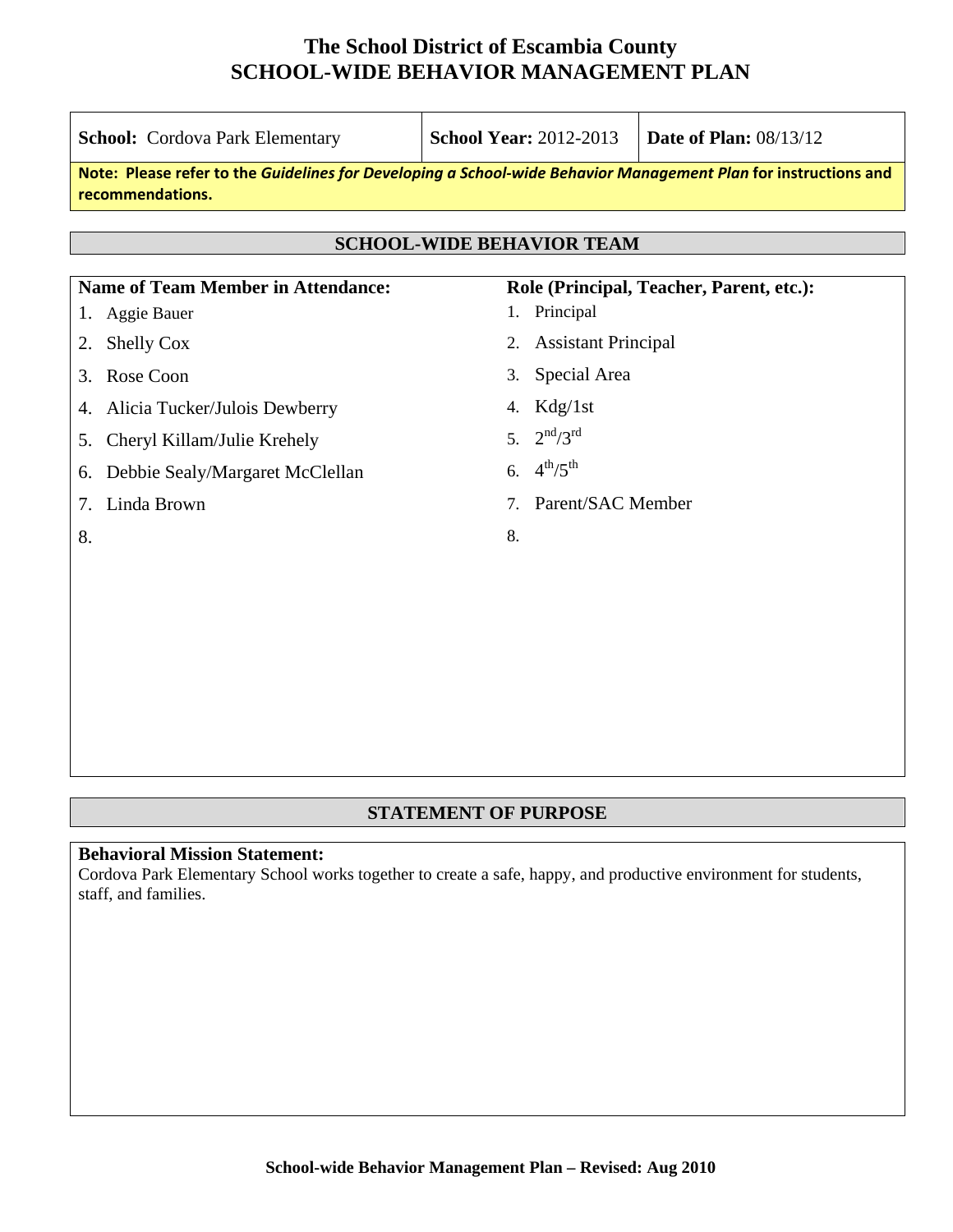### **BASELINE DATA**

### **PREVIOUS SCHOOL YEAR** 2011 - 2012

| <b>Office Discipline Referrals (ODR)</b>                                         |       |  |  |
|----------------------------------------------------------------------------------|-------|--|--|
| Number of Office Discipline<br>Referrals (ODR)                                   | 120   |  |  |
| Average ODR per Student<br>$(\text{\# ODR} \div \text{\# of students enrolled})$ | .1846 |  |  |
| Number of Students with ODR                                                      | 75    |  |  |
| <b>Attendance</b>                                                                |       |  |  |
| <b>Average Daily Attendance</b>                                                  | 96.4  |  |  |
| Excused Tardies (Elem)                                                           |       |  |  |
| Unexcused Tardies (Elem)                                                         |       |  |  |
| Excused Early Check-outs (Elem)                                                  |       |  |  |
| Unexcused Early Check-outs (Elem)                                                |       |  |  |

| <b>Out-of-School Suspensions (OSS)</b>                                                          |       |  |  |  |
|-------------------------------------------------------------------------------------------------|-------|--|--|--|
| Number of Incidents of<br>Out-of-School Suspension (OSS)                                        | 16    |  |  |  |
| Average OSS per Student<br>$(\text{\#} \text{OSS} \div \text{\#} \text{ of students enrolled})$ | .025  |  |  |  |
| Number of Students with OSS                                                                     | 11    |  |  |  |
| <b>In-School Suspensions (ISS)</b>                                                              |       |  |  |  |
| Number of Incidents of<br>In-School Suspension (ISS)                                            | 61    |  |  |  |
| Average ISS per Student<br>(# ISS $\div$ # of students enrolled)                                | .0692 |  |  |  |
| Number of Students with ISS                                                                     | 47    |  |  |  |
| <b>Bullying Prevention</b>                                                                      |       |  |  |  |
| <b>Percent of Students Trained</b>                                                              | 100   |  |  |  |
| Percent of Staff Trained                                                                        | 100   |  |  |  |

### **ADDITIONAL DATA AND OUTCOMES**

**What other data or outcomes will your school use for continuous monitoring of your school-wide behavior management plan (e.g., academic data, faculty attendance, school surveys, training, ESE referrals, etc.)? The outcomes may also include various ways of analyzing school-wide behavioral data as outlined in the** *School-wide Behavioral Data Guide* **(e.g., referrals/suspensions by grade level, location, problem behavior, time of day, student, class, etc.).**

N/A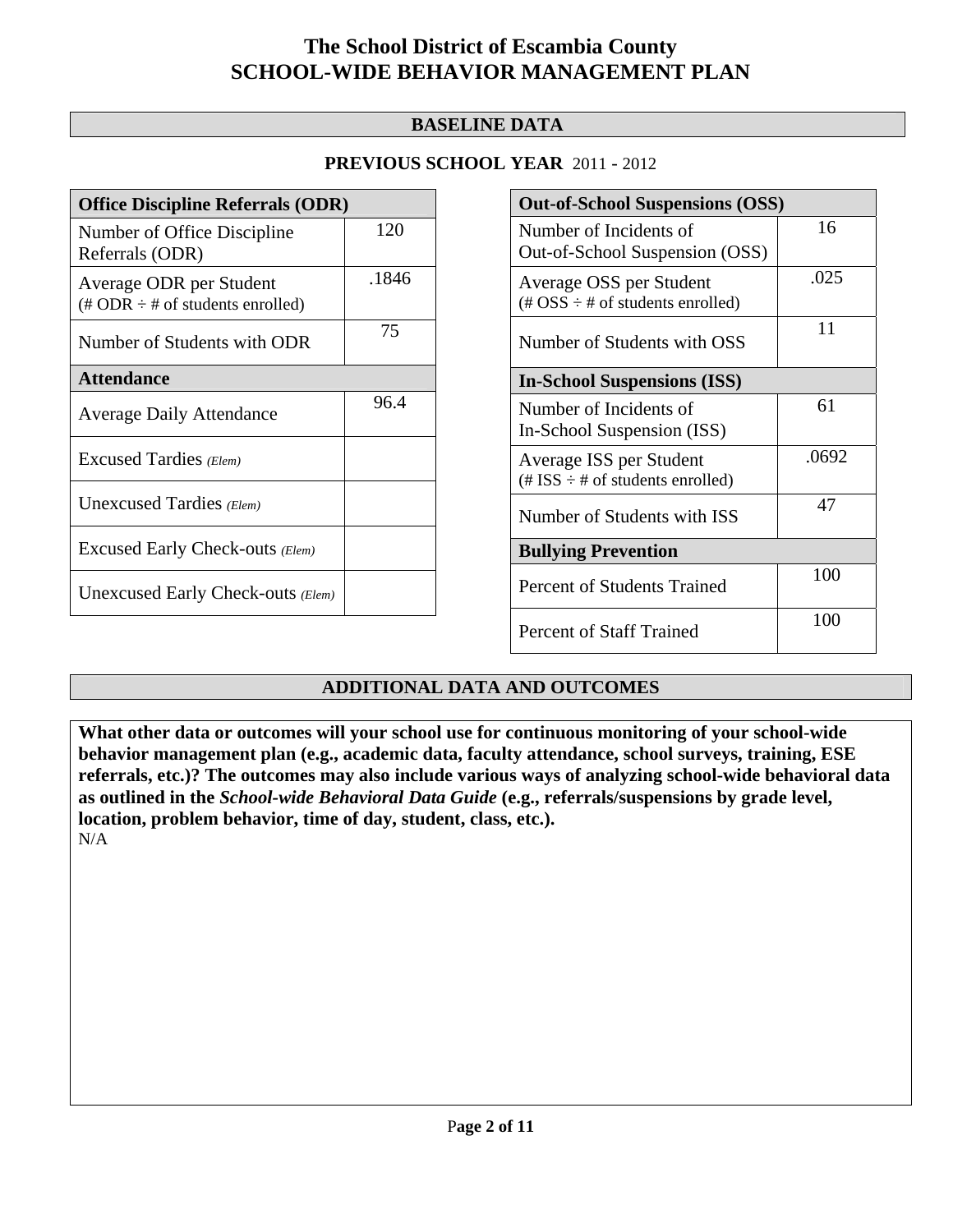## **SCHOOL-WIDE BEHAVIORAL GOALS**

| 1. Out-of-school suspension<br>We only increased our OSS by one (1) from 2010-11 to 2011-12. Over half of those occurred during the last<br>grading period. We will put increased focus on student engagedment during the last grading period.                                                                                                                              |
|-----------------------------------------------------------------------------------------------------------------------------------------------------------------------------------------------------------------------------------------------------------------------------------------------------------------------------------------------------------------------------|
| 2. Attendance<br>Our attendance maintains above 95.5%. We will continue to monitor attendance and notify parents monthly of any<br>attendance concerns.                                                                                                                                                                                                                     |
| 3. Bullying<br>All faculty and staff are trained on bullying prevention by the guidance counselor and principal during the first<br>grading period. Reminders of how to handle a bullying situation have been printed in our weekly newsletter and are<br>continually presented on closed circuit television during our morning news show.                                  |
| 4. Office Discipline Referrals<br>The number of office discipline referrals almost double from 2010-2011 to 2011-2012 but the number of OSS has<br>maintained the same.                                                                                                                                                                                                     |
| 5. Tardies (Elementary – see attached plan) or Other School-wide Behavior Goal<br>Parents must provide documentations from the medical professional when their child is tardy for it to be considered<br>"excused". Students with excessive tardies will be brought to the child student attendance committee to determine<br>further action.                               |
| 6. Early Check-Outs (Elementary – see attached plan) or Other School-wide Behavior Goal<br>Parents must provide documentations from the medical professional when their child is checked-out early for it to<br>be considered "excused". Students with excessive early check-outs will be brought to the child student attendance<br>committee to determine further action. |
| 7. Other School-wide Behavior Goal                                                                                                                                                                                                                                                                                                                                          |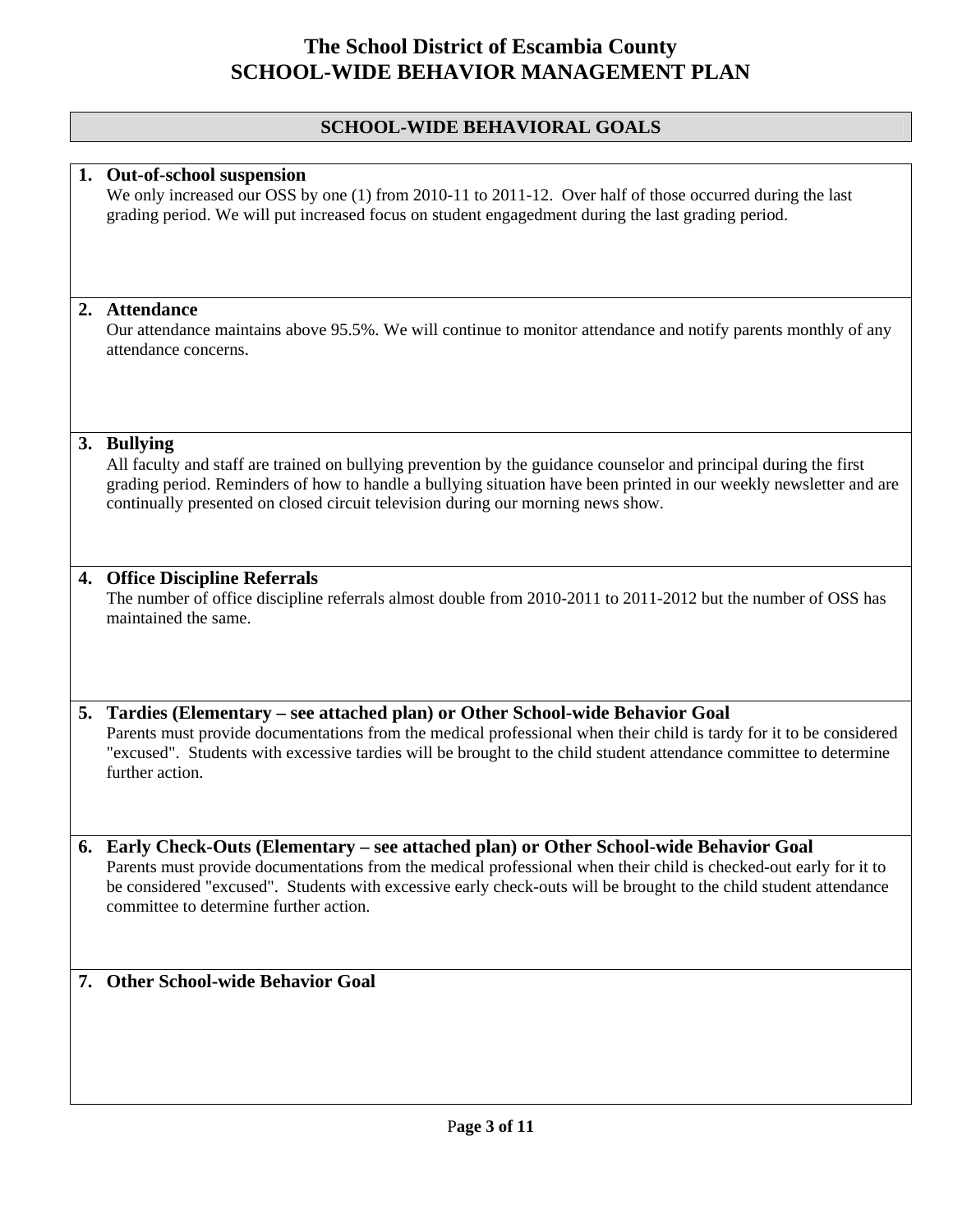#### **PROGRESS MONITORING**

**Your school-wide behavior team should meet to review data and discuss concerns or revisions to your school-wide behavior management plan once a month and complete progress monitoring forms quarterly. Describe when you plan to meet (days, location, and time) throughout the school year.** 

Our School-Wide Behavior Committee will meet each month in the media center to discuss any concerns or changes to the plan.

**Describe the procedures that your school will use to collect, summarize, and analyze the behavioral data prior to team meetings. Procedures are required for entering the information into the database, summarizing the data, and developing graphs using the** *School-wide Behavioral Data Guide***.** 

We will pull behavior reports from TERMS each month and discuss the results and make appropriate adjustments to the school-wide behavior plan that may be necessary.

### **How will your school document the school-wide behavior team meetings?**

We have a reporting secretary who will record the minutes at each meeting.

**Describe how your school-wide behavior team will share the data and outcomes with your faculty, staff, and other stakeholders?** 

Information will be shared during faculty meetings or through emails.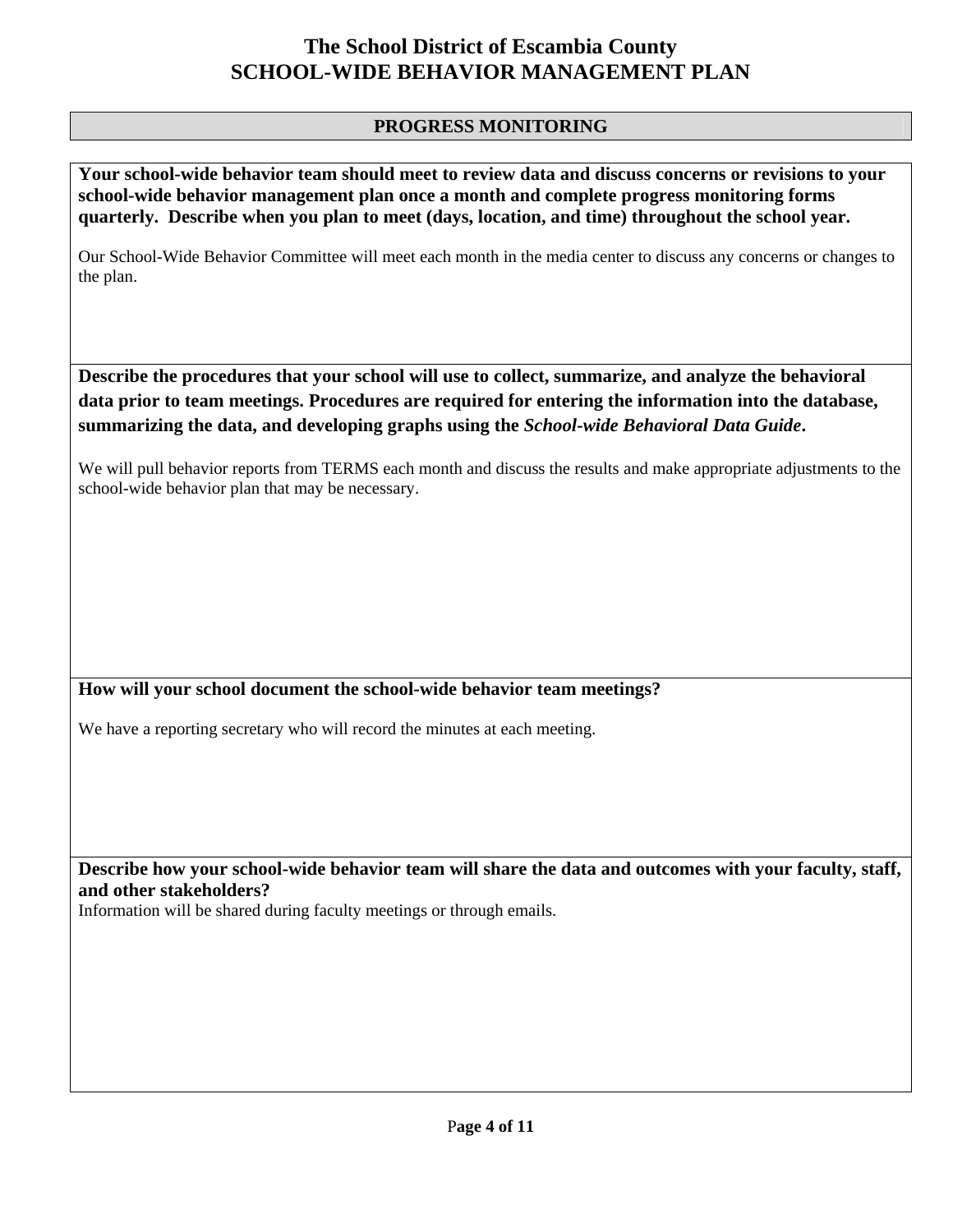### **SCHOOL EXPECTATIONS AND RULES**

**List 3 – 5 school-wide expectations**

1. Be respectful

2. Be responsible

 $3. Be$  safe

| <b>Rules/</b><br><b>Expectations:</b> | <b>Setting:</b><br>Cafeteria                                                       | <b>Setting:</b><br>Hallway                                         | <b>Setting:</b><br>Restroom                       | <b>Setting:</b>            |
|---------------------------------------|------------------------------------------------------------------------------------|--------------------------------------------------------------------|---------------------------------------------------|----------------------------|
| Be Respectful                         | Follow instructions<br>given by adults.<br>Follow the traffic light<br>procedures. | Keep hands off wall, art<br>work, and displays.                    | Give others privacy                               |                            |
| Be Responsible                        | Talk using a quiet<br>voice.<br>Clean your area before<br>leaving table.           | Walk on the right side<br>of the hallway.<br>Walk in line quietly. | Wash hands<br>Throw paper towels in<br>trash can. |                            |
| Be Safe                               | Walk<br>Keep hands and feet to<br>yourself                                         | Walk<br>Keep hands and feet to<br>yourself                         | Walk                                              | Follow playground<br>rules |
|                                       |                                                                                    |                                                                    |                                                   |                            |
|                                       |                                                                                    |                                                                    |                                                   |                            |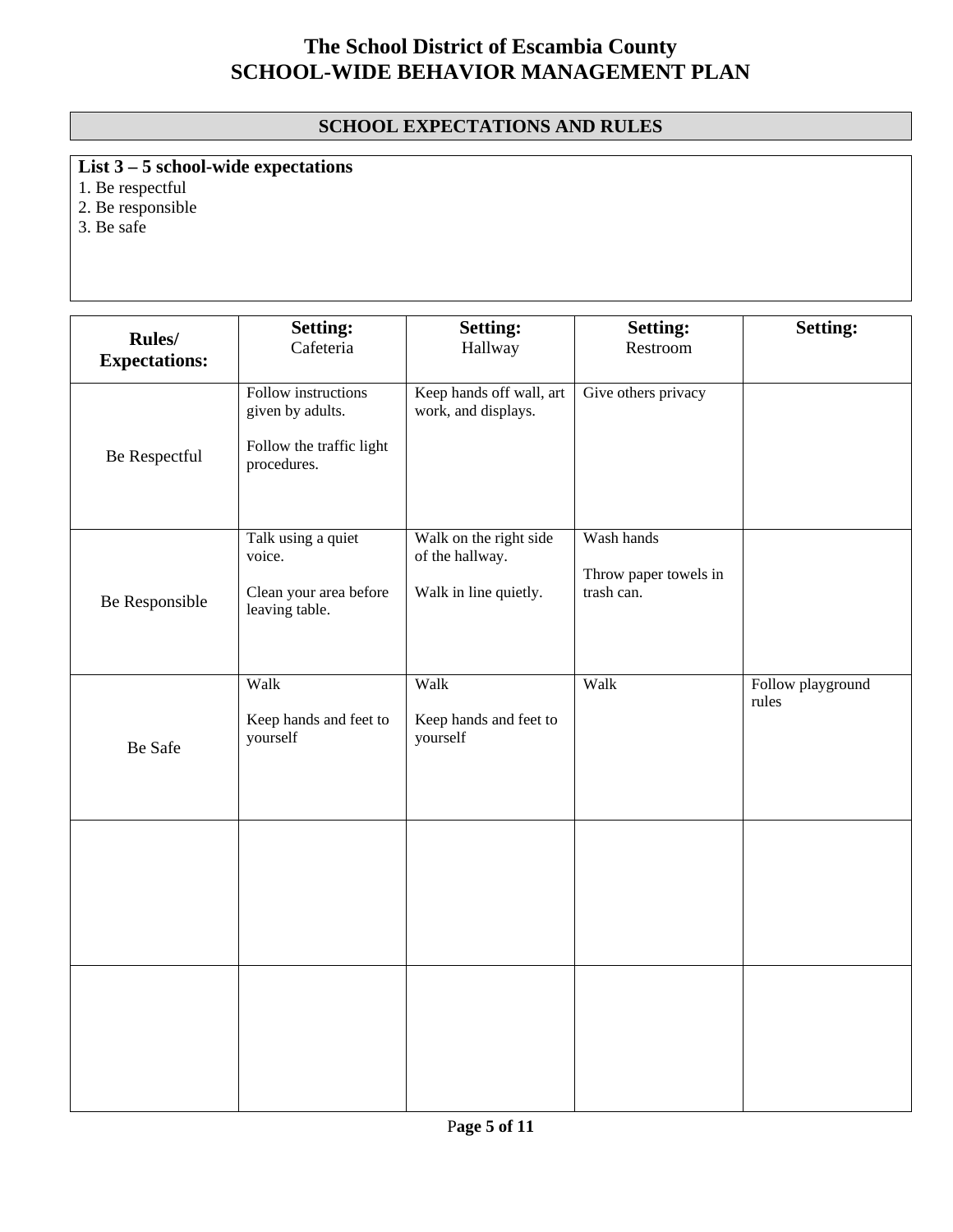#### **TEACHING EXPECTATIONS AND RULES**

| How will your school introduce the school-wide expectations and rules to all of your students and staff?<br>We will conduct a behavior assembly the first week of school for all students and teachers. School expectations and<br>district (Rights & Responsibilities Handbook) expectations will be presented. |
|------------------------------------------------------------------------------------------------------------------------------------------------------------------------------------------------------------------------------------------------------------------------------------------------------------------|
|                                                                                                                                                                                                                                                                                                                  |
|                                                                                                                                                                                                                                                                                                                  |
|                                                                                                                                                                                                                                                                                                                  |

**During the school year, what activities will your school implement to encourage on-going direct instruction of the school-wide expectations and rules? How will your school embed the expectations and rules into the daily curriculum?** 

Expectations will be reviewed periodically on CCTV by the principal, assistant principal, and guidance counselor.

**How often will you plan to provide refresher training on expectations and rules to staff and students in your school? How will you orient and teach new students who arrive mid-year?**  Rules and expectations will be reviewed on CCTV. Faculty and staff will be refreshed during faculty meetings.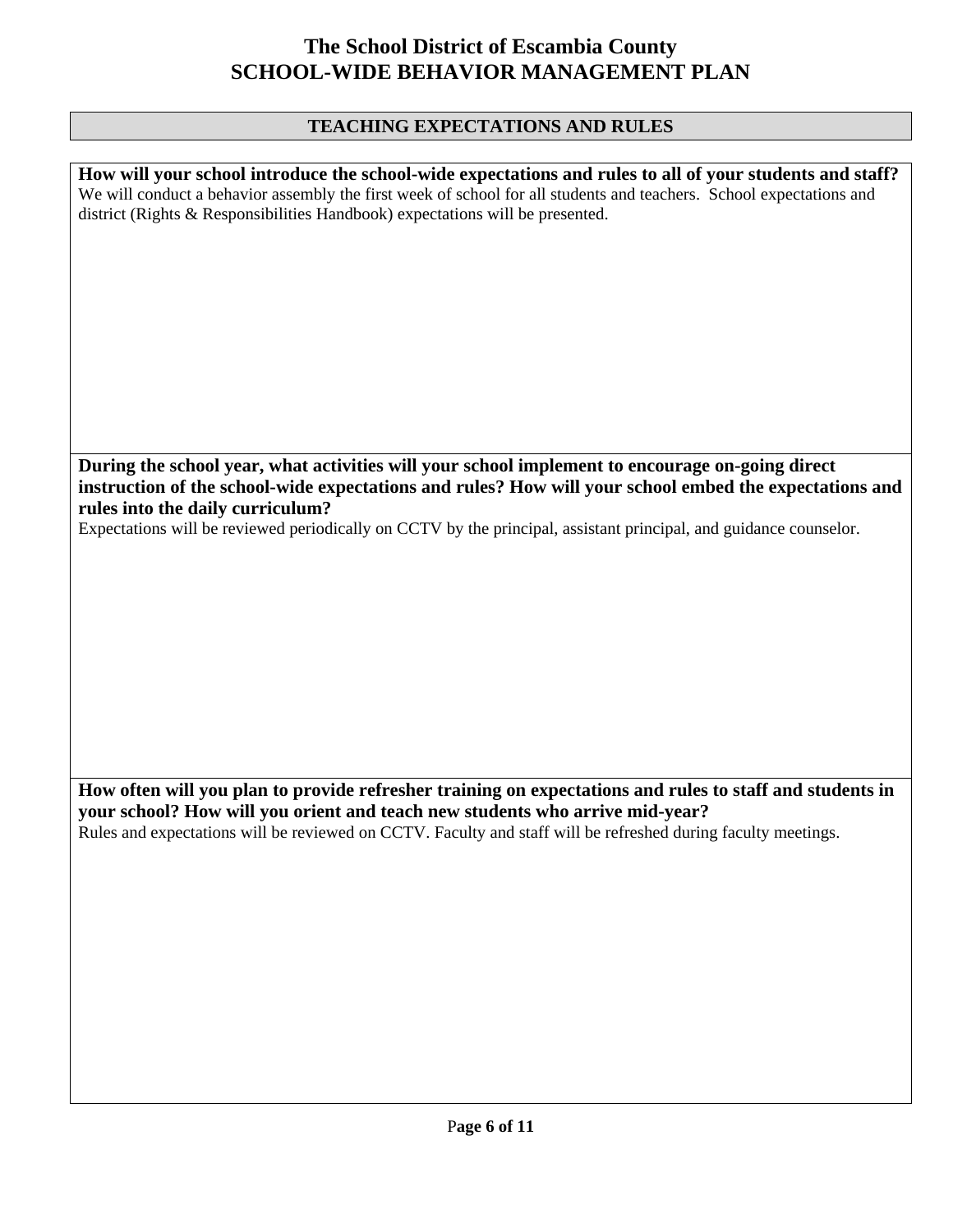#### **REWARD/RECOGNITION PROGRAM**

### **What type of reward system will you use?**

Positive Praise

Students selected as Student of the Month will be recognized on CCTV and the reasons for them being selected.

#### **Describe the behaviors for which you will reward or recognize students.**

Appropriate behaviors that support the three school rules will be given positive verbal praise.

**How will you implement the reward system?** 

**CCTV**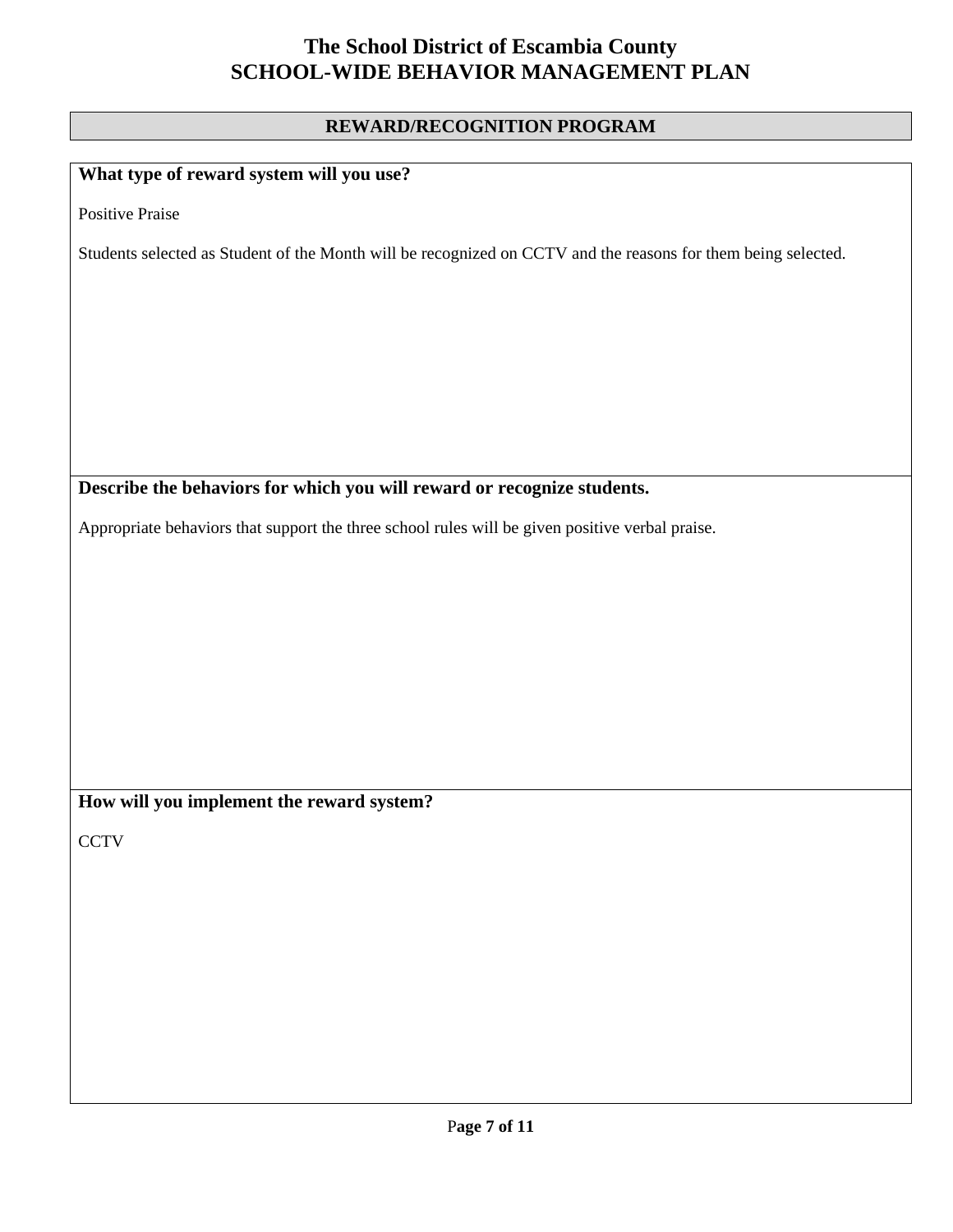### **DISCIPLINARY PROCEDURES**

#### **Explain the discipline process at your school. Differentiate between minor and major behavior incidents and describe the process for documenting and addressing both types of incidents.**

Teachers keep a log of discipline problems in the discipline logs. Minor incidents as described in the district's R&R Handbook are typically handled in the classrooms by teachers. However, students who routinely commit these minor behavior incidents can be referred to the principal or assistant principal. The visits to the office are documented on the district's discipline referral and/or the administration's discipline log book.

Major incidents as described in the district's R&R Handbook are immediately referred to the office and are documented on the district's official student discipline referral.

#### **What intervention strategies will your school use to prevent behavior that results in discipline referrals and out-of-school suspensions?**

Teachers will:

-Use weekly/daily citizenship reports

-Conduct time-out in class or other classes, call home, move students' seats, conference with parents, and refer students to guidance counselor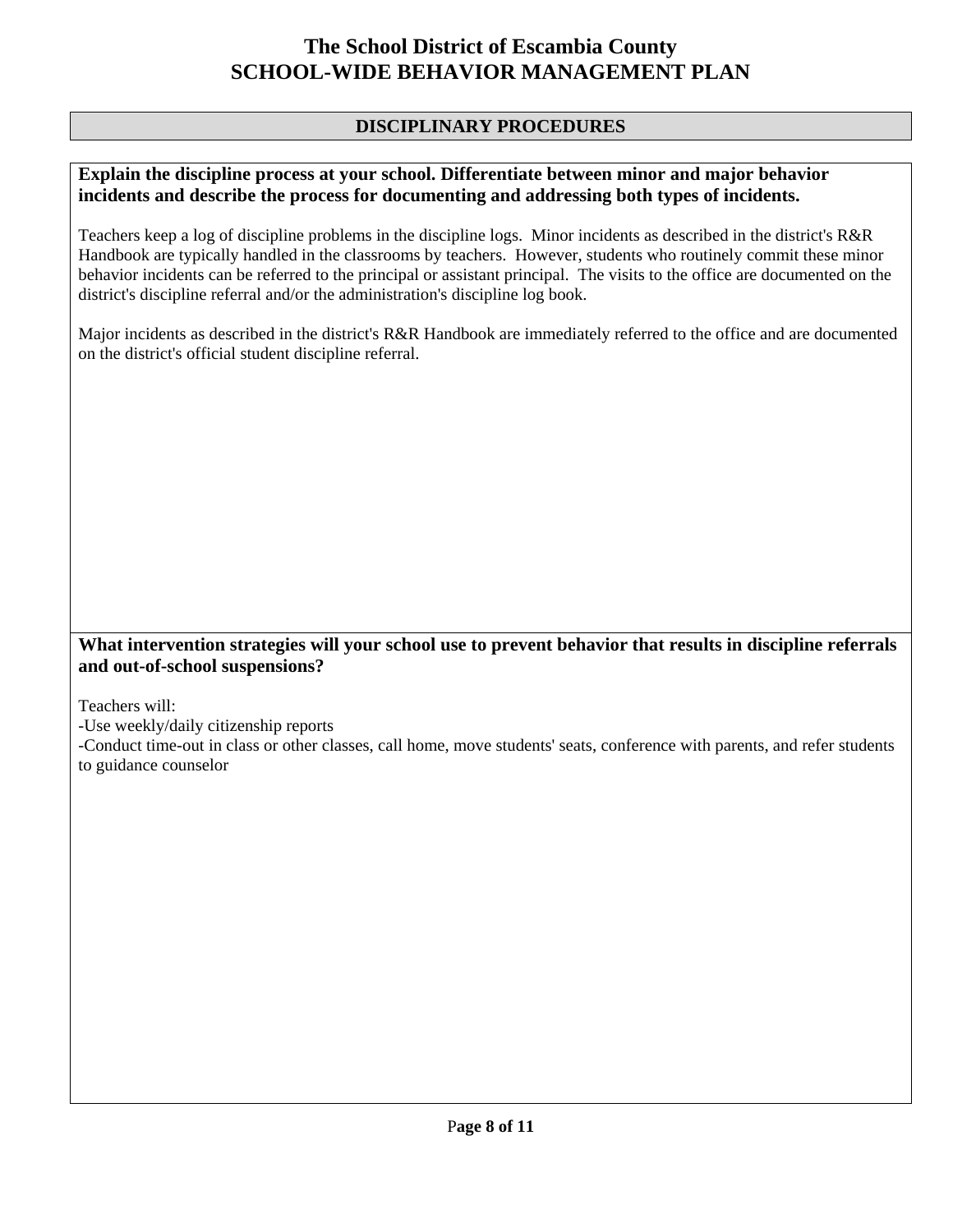## **DISCIPLINARY PROCEDURES (continued)**

| What are the consequences or disciplinary actions that are used in your school? |
|---------------------------------------------------------------------------------|
|                                                                                 |
| -Time out in class                                                              |
| -Time out in another class                                                      |
| -Time out in office                                                             |
| -Parent conference                                                              |
| -In-school suspensions                                                          |
| -Out-of-school suspensions                                                      |
|                                                                                 |
|                                                                                 |
|                                                                                 |
|                                                                                 |
|                                                                                 |
|                                                                                 |
|                                                                                 |
|                                                                                 |
|                                                                                 |
|                                                                                 |
|                                                                                 |
|                                                                                 |
|                                                                                 |
|                                                                                 |
|                                                                                 |
|                                                                                 |
|                                                                                 |
|                                                                                 |
| For Middle or High Schools:                                                     |
|                                                                                 |
| How do the adjudication guidelines complement your disciplinary procedures?     |
|                                                                                 |
|                                                                                 |
|                                                                                 |
|                                                                                 |
|                                                                                 |
|                                                                                 |
|                                                                                 |
|                                                                                 |
|                                                                                 |
|                                                                                 |
|                                                                                 |
|                                                                                 |
|                                                                                 |
|                                                                                 |
|                                                                                 |
|                                                                                 |
|                                                                                 |
|                                                                                 |
|                                                                                 |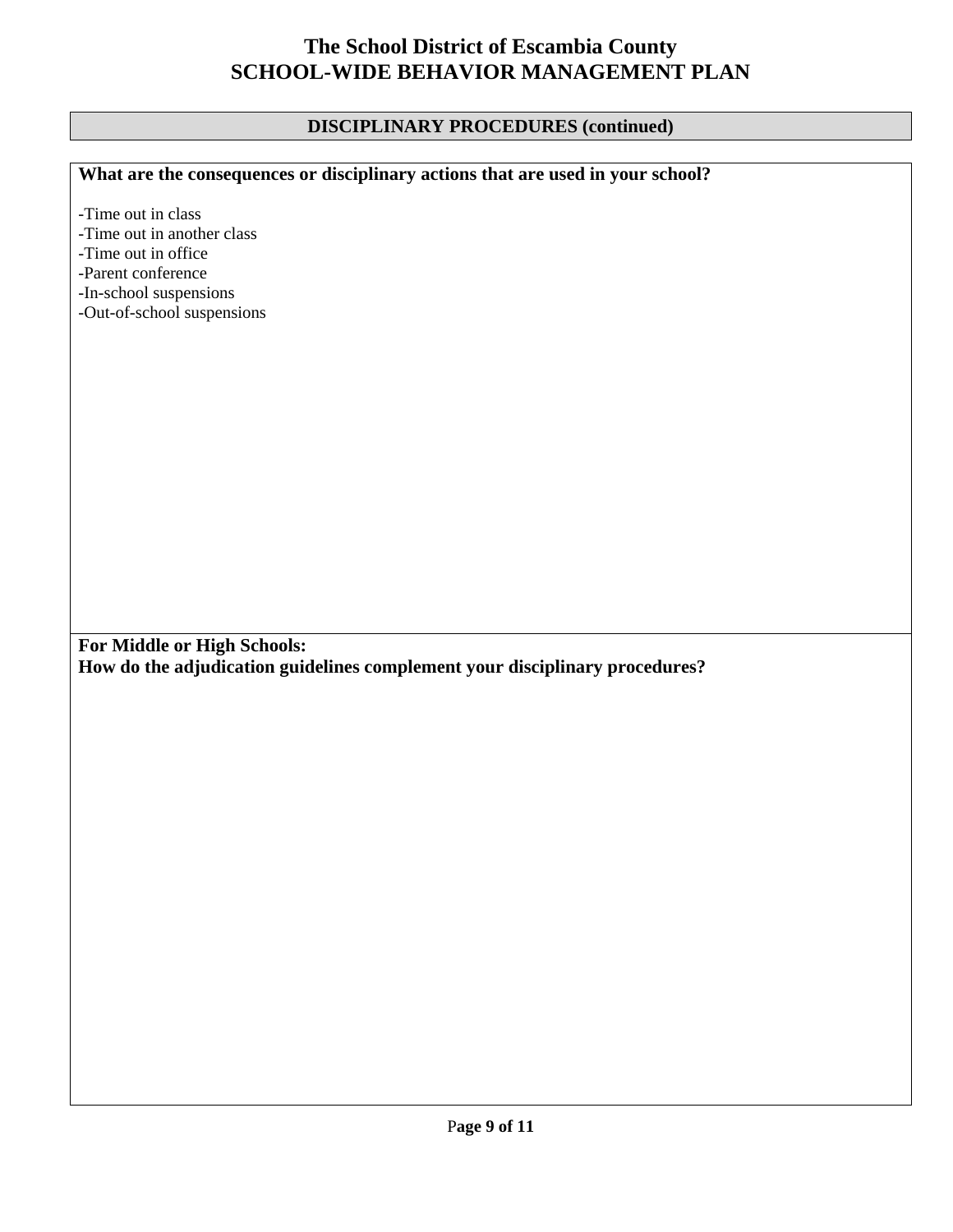## **TRAINING AND IMPLEMENTATION**

| Describe any training needs, material needs, and/or environmental arrangements necessary to<br>implement your school-wide behavior management plan.                                 |
|-------------------------------------------------------------------------------------------------------------------------------------------------------------------------------------|
| We will utilize the district's Elementary Rights & Responsibilities Handbook.                                                                                                       |
|                                                                                                                                                                                     |
|                                                                                                                                                                                     |
|                                                                                                                                                                                     |
|                                                                                                                                                                                     |
|                                                                                                                                                                                     |
|                                                                                                                                                                                     |
|                                                                                                                                                                                     |
| Describe how your school will train all faculty and staff on your school-wide behavior management<br>plan. How will you orient and teach new faculty and staff who arrive mid-year? |
| Staff will be trained on the school-wide behavior plan during teacher planning week.                                                                                                |
|                                                                                                                                                                                     |
|                                                                                                                                                                                     |
|                                                                                                                                                                                     |
|                                                                                                                                                                                     |
|                                                                                                                                                                                     |
|                                                                                                                                                                                     |
|                                                                                                                                                                                     |
| What school-wide routines and procedures will be implemented by all faculty and staff to facilitate<br>your school-wide behavior management plan?                                   |
| Review the three (3) rules/expectations on a regular basis.                                                                                                                         |
|                                                                                                                                                                                     |
|                                                                                                                                                                                     |